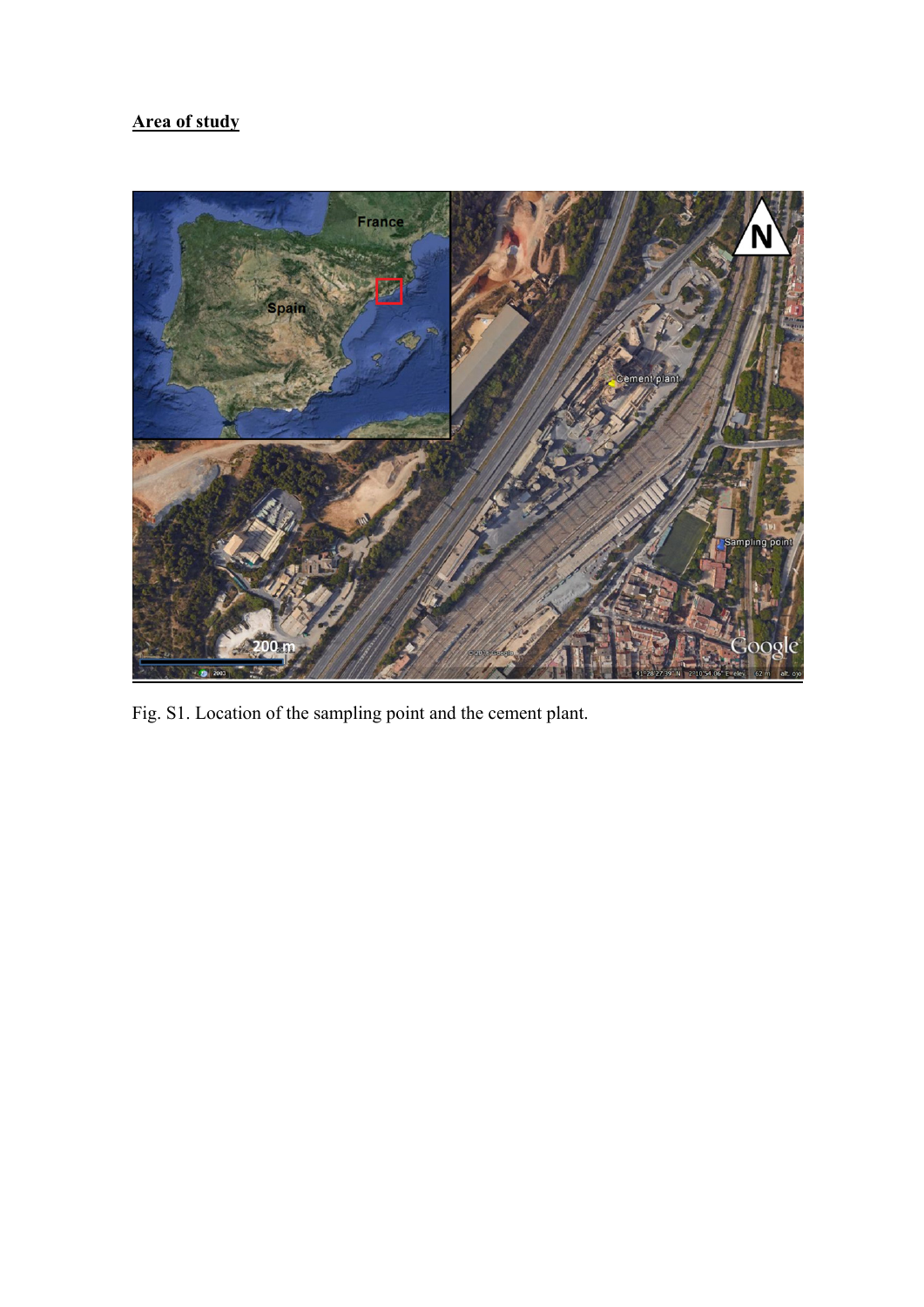

Fig. S2. Correlation between loading obtained by means of PCA and MCR-ALS in organic PM species.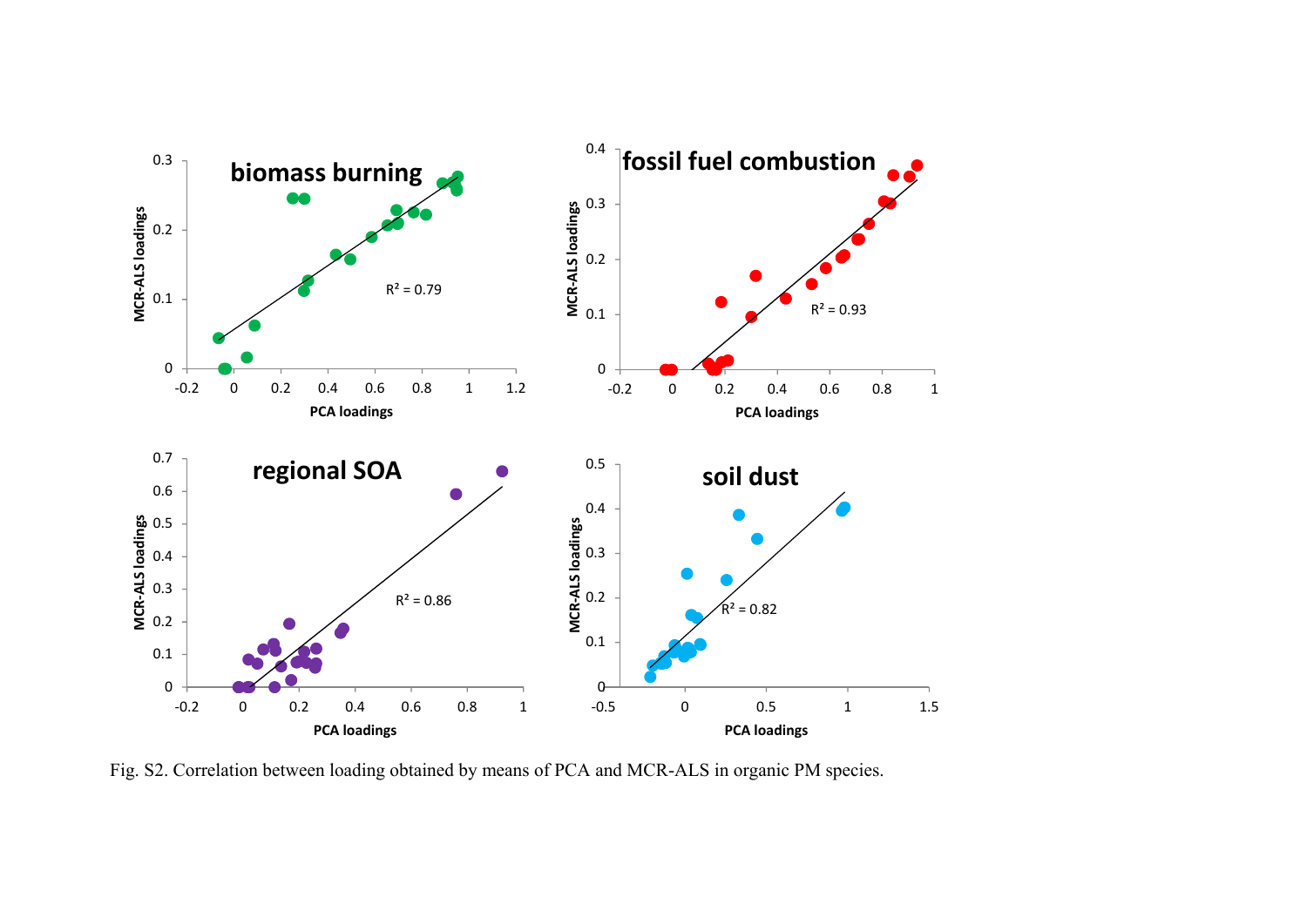## **X-ray Diffraction**

Powder X-ray diffraction (XRD) was carried out at the "Centres Científics in Tecnològics" of the "Universitat de Barcelona" in order to study the presence of calcite in the particulate matter (PM10, PM2.5 and PM1). A *Panalytical X'Pert PRO MPD* Alpha 1 powder diffractometer was used, in *Bragg-Brentano*  $\theta$ /2 $\theta$  geometry of 240 millimetres of radius with monochromatized incident CuKα1 radiation at 45 kV and 40 mA, equipped with an *X'Celerator* detector with an amplitude of 2.122°. Diffraction patterns were obtained by scanning powders from 25° to 50° (2θ) on samples prepared on zero background silicon single crystal samples holders. Analytical conditions were a scan time of 150 seconds at a step size of 0.0170° (2θ). The software used for the interpretation of the diffraction patterns was Panalytical High Score Plus v2.2b.

The chromatograms obtained after doing X-Ray diffraction show a peak of calcite in both  $PM_{10}$  and  $PM_{2.5}$  samples, which is not present in  $PM_1$  samples. These results indicate that the mineral part that contains calcite is only present in the coarser particles  $PM_{10}$  and  $PM_{2.5}$ .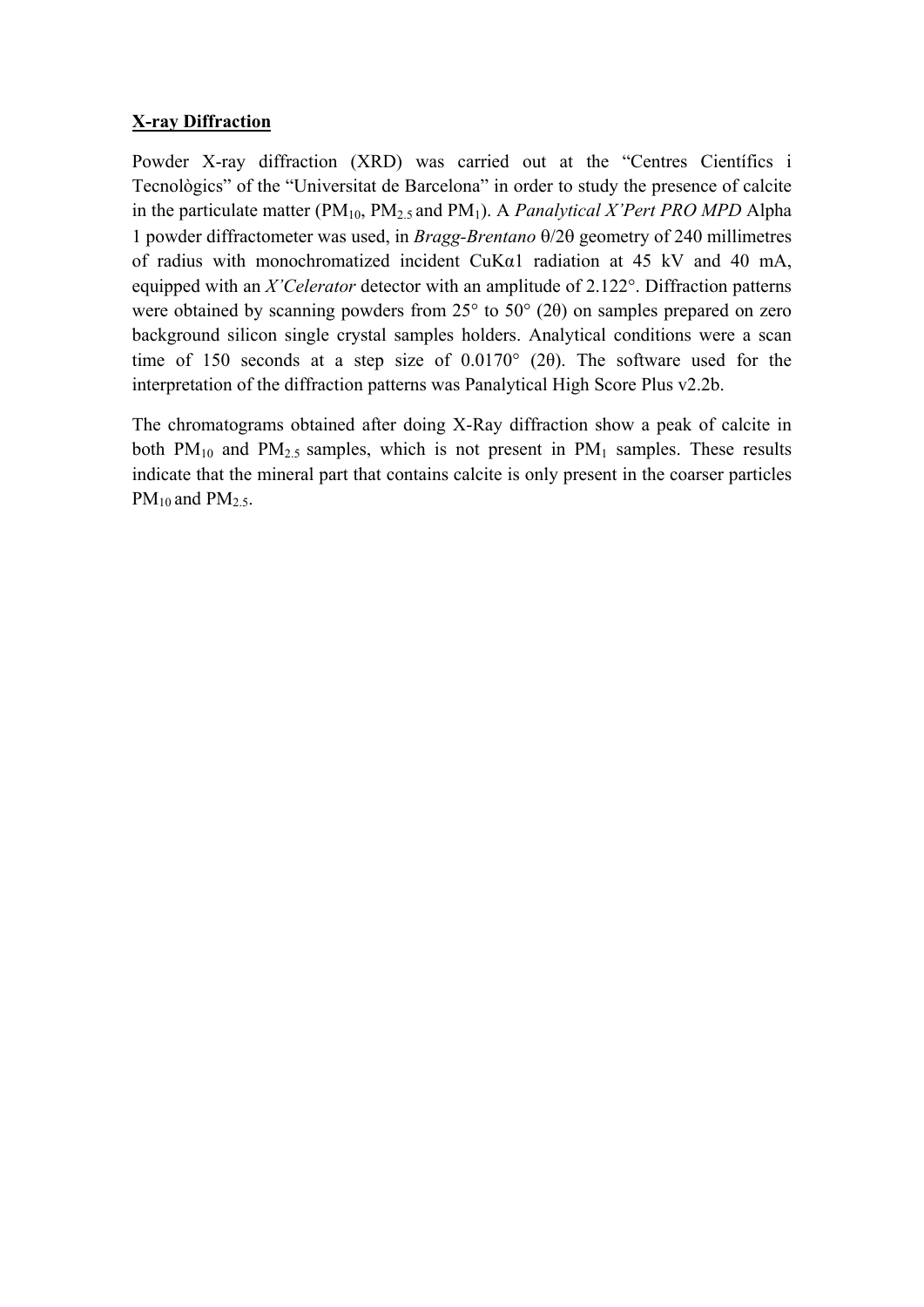

Fig. S3. X-Ray diffraction chromatograms of  $PM_{10}$ ,  $PM_{2.5}$  and  $PM_1$ .  $PM_{10}$  and  $PM_{2.5}$ show a peak of calcite.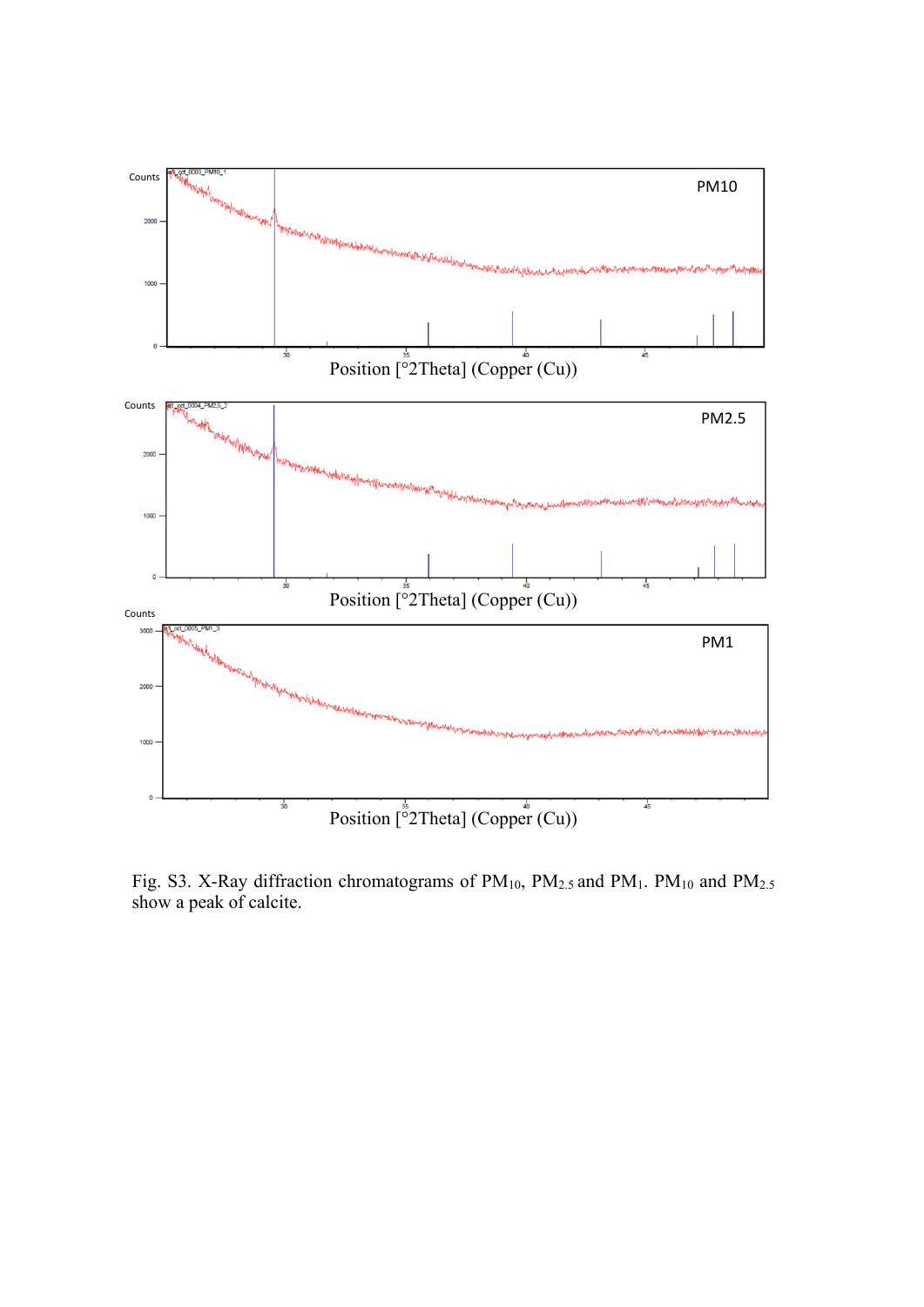|                | <b>MEAN</b> | <b>SD</b> | <b>MIN</b> | <b>MAX</b> |
|----------------|-------------|-----------|------------|------------|
| Al             | 689         | 945       | 61         | 3322       |
| As             | 0,46        | 0,23      | 0,06       | 1,00       |
| Ca             | 1707        | 1689      | 31         | 5881       |
| C <sub>d</sub> | 0,37        | 0,32      | 0,06       | 1,20       |
| <b>Ce</b>      | 0,87        | 0,79      | 0,06       | 3,39       |
| Co             | 0,25        | 0,18      | 0,03       | 0,94       |
| Cr             | 5,35        | 3,35      | 1,23       | 13,20      |
| Cu             | 29,14       | 18,51     | 1,23       | 63,60      |
| Fe             | 575         | 327       | 152        | 1455       |
| K              | 1045        | 1176      | 147        | 4547       |
| Li             | 0,47        | 0,30      | 0,06       | 1,31       |
| Mn             | 10,70       | 7,27      | 2,08       | 32,34      |
| Ni             | 3,62        | 2,54      | 0,59       | 11,52      |
| Pb             | 11,48       | 6,43      | 1,10       | 25,05      |
| Sb             | 3,53        | 1,96      | 0,72       | 8,13       |
| Sn             | 4,80        | 2,80      | 0,58       | 11,10      |
| Sr             | 7,07        | 7,29      | 0,61       | 24,90      |
| Ti             | 45,34       | 29,69     | 4,83       | 123,37     |
| V              | 10,25       | 7,84      | 3,00       | 37,10      |
| OC+EC          | 8,06        | 4,79      | 2,02       | 20,61      |
| $Cl-$          | 0,32        | 0,42      | 0,02       | 1,77       |
| SO42-          | 1,88        | 0,70      | 0,90       | 3,38       |
| <b>NO3-</b>    | 2,33        | 1,69      | 0,41       | 6,78       |

Table S1: Statistics of inorganic PM<sub>10</sub> species collected around the cement plant.

N: 34 samples

Note: Metals are given in ng/m<sup>3</sup>; OC+EC and anions are given in  $\mu$ g/m<sup>3</sup>.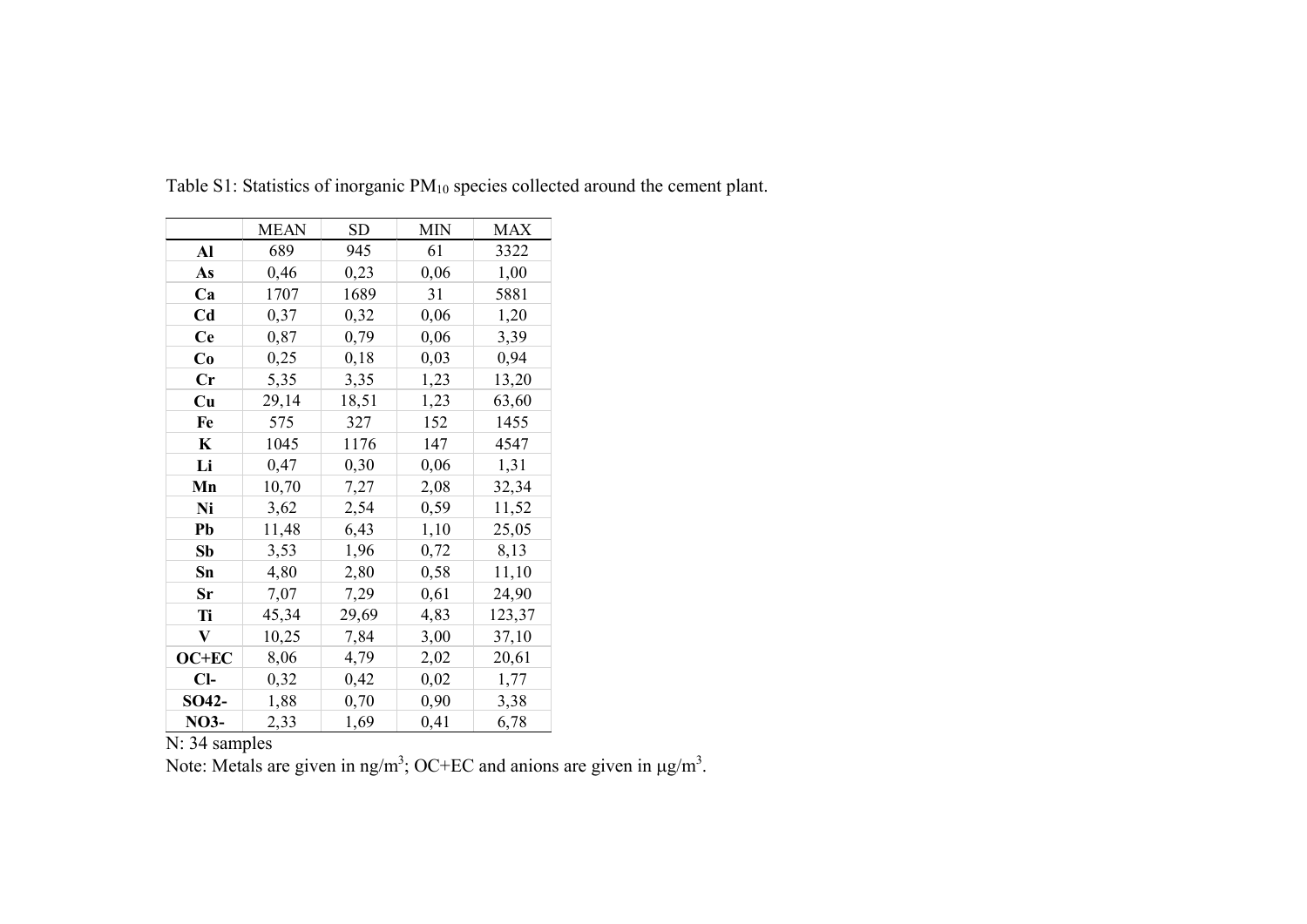|                                        |             |           | PM1        |            |             |           | PM2.5      |            | <b>PM10</b> |           |            |            |  |  |  |
|----------------------------------------|-------------|-----------|------------|------------|-------------|-----------|------------|------------|-------------|-----------|------------|------------|--|--|--|
|                                        | <b>MEAN</b> | <b>SD</b> | <b>MIN</b> | <b>MAX</b> | <b>MEAN</b> | <b>SD</b> | <b>MIN</b> | <b>MAX</b> | <b>MEAN</b> | <b>SD</b> | <b>MIN</b> | <b>MAX</b> |  |  |  |
| phen                                   | 0,12        | 0,05      | 0,05       | 0,17       | 0,10        | 0,05      | 0,04       | 0,16       | 0,07        | 0,07      | 0,06       | 0,25       |  |  |  |
| anthr                                  | 0,02        | 0,00      | 0,01       | 0.02       | 0,02        | 0,00      | 0,01       | 0,03       | 0,01        | 0,01      | 0,01       | 0,03       |  |  |  |
| fluo                                   | 0,24        | 0,09      | 0,11       | 0,38       | 0,23        | 0,12      | 0,09       | 0,42       | 0,16        | 0,16      | 0,15       | 0,60       |  |  |  |
| pyrene                                 | 0,42        | 0,21      | 0,17       | 0,72       | 0,29        | 0,17      | 0,10       | 0,53       | 0,23        | 0,23      | 0,17       | 0,82       |  |  |  |
| retene                                 | 0,15        | 0,11      | 0,06       | 0,42       | 0,19        | 0,15      | 0,05       | 0,47       | 0,22        | 0,22      | 0,07       | 0,71       |  |  |  |
| benz[a]anthracene                      | 0,49        | 0,33      | 0,11       | 0,93       | 0,45        | 0,31      | 0,10       | 0,87       | 0,40        | 0,40      | 0,16       | 1,15       |  |  |  |
| chrysene                               | 0,59        | 0,39      | 0,16       | 1,34       | 0,49        | 0,29      | 0,14       | 0,84       | 0,31        | 0,31      | 0,20       | 1,10       |  |  |  |
| benzo[b+j]fluoranthene                 | 1,08        | 0,51      | 0,39       | 1,65       | 0,93        | 0,50      | 0,29       | 1,62       | 0,82        | 0,82      | 0,46       | 2,72       |  |  |  |
| benzo[k]fluoranthene                   | 0,29        | 0,14      | 0,12       | 0,46       | 0,23        | 0,11      | 0,08       | 0,34       | 0,20        | 0,20      | 0,10       | 0,62       |  |  |  |
| benzo[e]pyrene                         | 0,50        | 0,23      | 0,19       | 0,72       | 0,42        | 0,20      | 0,14       | 0,64       | 0,31        | 0,31      | 0,21       | 1,07       |  |  |  |
| benzo[a]pyrene                         | 0,60        | 0,34      | 0,19       | 1,06       | 0,43        | 0,24      | 0,15       | 0,73       | 0,37        | 0,37      | 0,18       | 1,16       |  |  |  |
| indeno[123cd]pyrene                    | 0,91        | 0,51      | 0,29       | 1,62       | 0,72        | 0,40      | 0,19       | 1,19       | 0,47        | 0,47      | 0,34       | 1,69       |  |  |  |
| benzo[ghi]perylene                     | 1,15        | 0,58      | 0,42       | 1,89       | 0,84        | 0,42      | 0,27       | 1,28       | 0,51        | 0,51      | 0,42       | 1,75       |  |  |  |
| dibenz[ah]anthracene                   | 0,03        | 0,01      | 0,02       | 0,05       | 0,03        | 0,01      | 0,02       | 0,06       | 0,02        | 0,02      | 0,02       | 0,07       |  |  |  |
| coronene                               | 0,20        | 0,12      | 0,06       | 0,42       | 0,14        | 0,08      | 0,03       | 0,26       | 0,08        | 0,08      | 0,06       | 0,31       |  |  |  |
| $17(H)\alpha-21(H)\beta-29$ -norhopane | 0,13        | 0,04      | 0.08       | 0.18       | 0,12        | 0,05      | 0,07       | 0,18       | 0,09        | 0,09      | 0,12       | 0,37       |  |  |  |
| $17(H)\alpha - 21(H)\beta$ -hopane     | 0,09        | 0,04      | 0,06       | 0,14       | 0,10        | 0,04      | 0,06       | 0,15       | 0,05        | 0,05      | 0,09       | 0,21       |  |  |  |
| galactosan                             | 46,71       | 38,06     | 14,85      | 126,57     | 43,76       | 32,81     | 13,93      | 102,86     | 45,19       | 45,19     | 19,77      | 150,30     |  |  |  |
| mannosan                               | 44,77       | 31,68     | 15,92      | 109,23     | 39,28       | 26,61     | 13,65      | 88,57      | 37,02       | 37,02     | 19,27      | 128,95     |  |  |  |
| levoglucosan                           | 343         | 271       | 129        | 952        | 350         | 278       | 107        | 887        | 422         | 422       | 148        | 1342       |  |  |  |
| dehydrabietic acid                     | 47,32       | 33,69     | 11,45      | 113,68     | 42,77       | 30,58     | 11,11      | 96,28      | 43,14       | 43,14     | 13,23      | 145,10     |  |  |  |
| $\alpha$ -glucose                      | 4,52        | 1,66      | 2,61       | 6,58       | 7,80        | 6,28      | 3,51       | 23,00      | 31,50       | 31,50     | 19,71      | 115,39     |  |  |  |
| $\beta$ -glucose                       | 5,36        | 1,33      | 3,60       | 6,88       | 10,34       | 7,59      | 5,17       | 28,29      | 38,93       | 38,93     | 23,87      | 143,67     |  |  |  |
| mannitol                               | 3,63        | 1,44      | 1,89       | 5,93       | 9,00        | 7,72      | 4,24       | 27,90      | 26,65       | 26,65     | 25,58      | 103,24     |  |  |  |
| succinic acid                          | 14,00       | 4,96      | 9,79       | 24,68      | 13,61       | 2,51      | 9,85       | 17,00      | 4,20        | 4,20      | 10,29      | 23,09      |  |  |  |
| glutaric acid                          | 3,14        | 0,71      | 2,41       | 4,13       | 3,02        | 0,82      | 1,48       | 4,03       | 0,83        | 0,83      | 2,60       | 5,14       |  |  |  |
| isotopic                               | $-26,76$    | 0,11      | $-26,92$   | $-26,64$   | $-26,32$    | 0,30      | $-26,64$   | $-25,68$   | 0,38        | 0,38      | $-26,40$   | $-25,48$   |  |  |  |

Table S2: Statistics of organic compounds  $(ng/m^3) \delta^{13}C$  values in PM<sub>10</sub>, PM<sub>2.5</sub> and PM<sub>1</sub> fractions.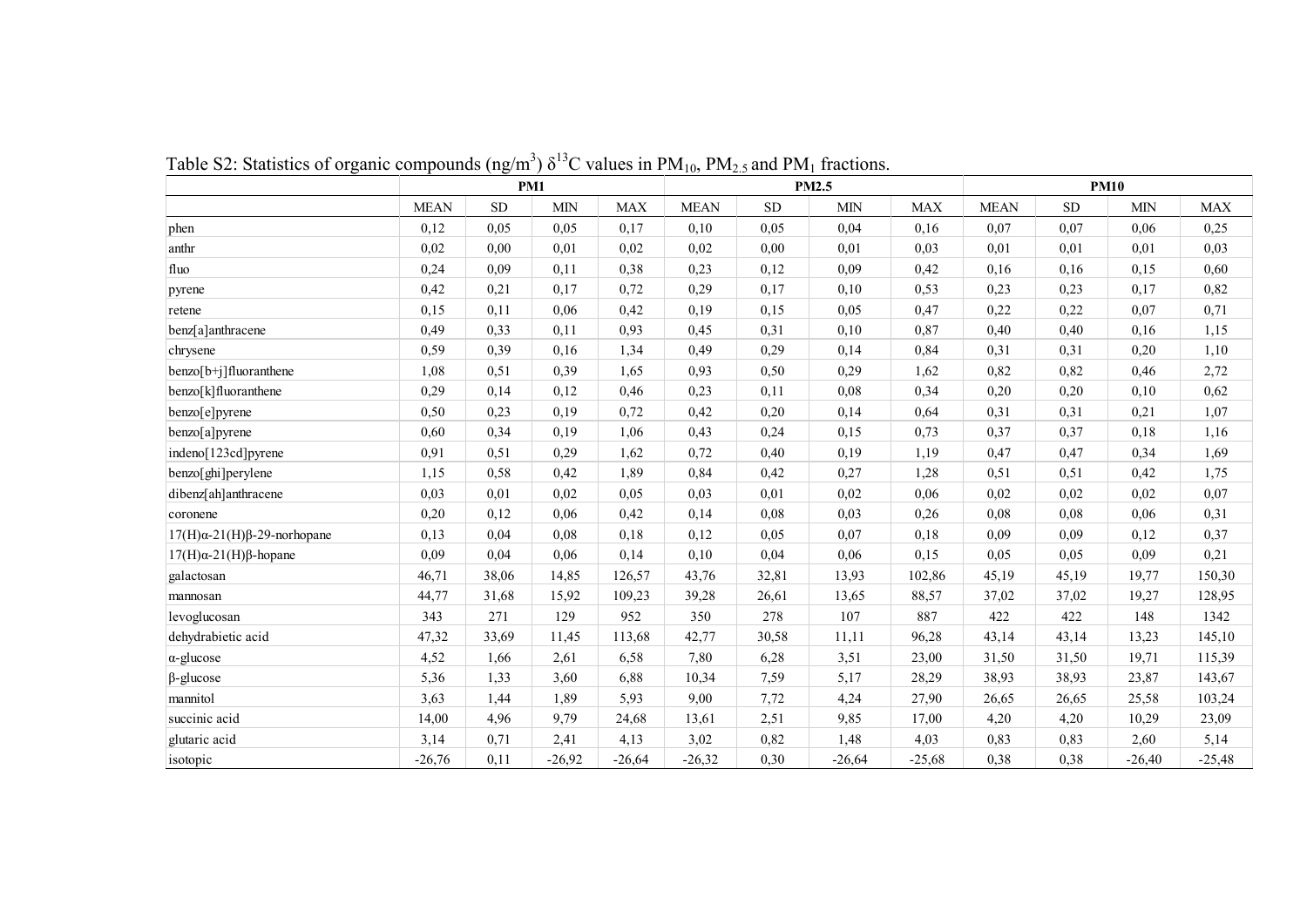| Variables   | Al      | As      | Сa      | Cd      | Ce      | Co      | Cr      | Cu      | Fe      |          |         | Mn      |         | <b>Pb</b> | Sb      | Sn      | Sr      | Ti      |       | OC+EC   | CI-      | SO42-    | <b>NO3-</b> |
|-------------|---------|---------|---------|---------|---------|---------|---------|---------|---------|----------|---------|---------|---------|-----------|---------|---------|---------|---------|-------|---------|----------|----------|-------------|
| Al          | 1,00    | 0,24    | 0,94    | 0,54    | 0,85    | 0,57    | 0,49    | 0,39    | 0,11    | 0,90     | 0.71    | $-0,20$ | 0,70    | 0,46      | 0,56    | 0,55    | 0,95    | 0,50    | 0,82  | 0,54    | $-0,22$  | 0,47     | 0,80        |
| As          | 0,24    | 1,00    | 0,34    | 0,59    | 0,45    | 0,57    | 0,69    | 0,75    | 0,64    | 0,31     | 0,43    | 0,51    | 0,65    | 0,67      | 0,71    | 0,63    | 0,20    | 0,60    | 0.24  | 0,63    | $-0,19$  | 0,00     | 0,50        |
| Ca          | 0,94    | 0,34    | 1,00    | 0,58    | 0,89    | 0,59    | 0,56    | 0,52    | 0,18    | 0,92     | 0,66    | $-0.15$ | 0,72    | 0,55      | 0,61    | 0,62    | 0,94    | 0,55    | 0.79  | 0,55    | $-0, 15$ | 0,49     | 0,81        |
| Cd          | 0,54    | 0,59    | 0,58    | 1,00    | 0,66    | 0,52    | 0,65    | 0,75    | 0,23    | 0,63     | 0,57    | $-0,01$ | 0,59    | 0,61      | 0,69    | 0.63    | 0,52    | 0,49    | 0,34  | 0,65    | 0,05     | 0,30     | 0,76        |
| Ce          | 0,85    | 0.45    | 0,89    | 0,66    | 1,00    | 0.77    | 0,61    | 0,60    | 0,26    | 0,84     | 0,72    | $-0,04$ | 0,77    | 0,50      | 0.67    | 0,62    | 0,84    | 0,66    | 0,73  | 0,62    | $-0,06$  | 0,51     | 0,83        |
| Co          | 0,57    | 0,57    | 0,59    | 0,52    | 0,77    | 1.00    | 0.79    | 0,68    | 0,63    | 0,47     | 0,54    | 0,46    | 0,79    | 0,52      | 0,76    | 0,69    | 0,58    | 0,84    | 0.57  | 0,70    | $-0, 16$ | 0,31     | 0.64        |
| Cr          | 0,49    | 0,69    | 0,56    | 0,65    | 0,61    | 0.79    | 1.00    | 0,82    | 0,66    | 0,45     | 0,50    | 0,47    | 0.86    | 0,78      | 0,90    | 0,86    | 0,48    | 0,73    | 0.45  | 0,79    | $-0,19$  | 0,20     | 0,66        |
| <b>Cu</b>   | 0,39    | 0,75    | 0,52    | 0,75    | 0,60    | 0,68    | 0,82    | 1,00    | 0,62    | 0,44     | 0,37    | 0,36    | 0,70    | 0,75      | 0.89    | 0,83    | 0,42    | 0,63    | 0,30  | 0,76    | $-0.03$  | 0, 19    | 0,67        |
| Fe          | 0.11    | 0,64    | 0,18    | 0,23    | 0,26    | 0,63    | 0,66    | 0,62    | 1,00    | 0,05     | 0,20    | 0,88    | 0,54    | 0,63      | 0,65    | 0,69    | 0,10    | 0,74    | 0,22  | 0,58    | $-0,20$  | $-0, 19$ | 0, 18       |
| Κ           | 0,90    | 0,31    | 0,92    | 0,63    | 0,84    | 0,47    | 0.45    | 0,44    | 0,05    | 1,00     | 0,74    | $-0,26$ | 0.63    | 0,47      | 0,53    | 0,53    | 0,90    | 0,48    | 0,73  | 0,52    | $-0, 13$ | 0,48     | 0,78        |
| Li          | 0,71    | 0,43    | 0,66    | 0,57    | 0,72    | 0,54    | 0,50    | 0,37    | 0,20    | 0,74     | 1,00    | 0,11    | 0,66    | 0,43      | 0,46    | 0,39    | 0,61    | 0,60    | 0,53  | 0,33    | $-0,07$  | 0,29     | 0,52        |
| Mn          | $-0,20$ | 0,51    | $-0.15$ | $-0.01$ | $-0.04$ | 0,46    | 0,47    | 0,36    | 0,88    | -0,26    | 0,11    | 1,00    | 0,30    | 0,42      | 0,36    | 0,37    | $-0,23$ | 0,59    | -0.06 | 0,26    | $-0,16$  | $-0,37$  | -0,18       |
| Ni          | 0.70    | 0,65    | 0,72    | 0,59    | 0,77    | 0.79    | 0,86    | 0,70    | 0,54    | 0,63     | 0,66    | 0,30    | 1,00    | 0,71      | 0,79    | 0,78    | 0,66    | 0,70    | 0.75  | 0,76    | $-0,23$  | 0,28     | 0,75        |
| Pb          | 0,46    | 0,67    | 0,55    | 0,61    | 0,50    | 0,52    | 0.78    | 0,75    | 0,63    | 0,47     | 0.43    | 0,42    | 0,71    | 1,00      | 0,80    | 0,82    | 0,41    | 0,62    | 0,39  | 0,77    | $-0,27$  | $-0,05$  | 0,55        |
| Sb          | 0,56    | 0,71    | 0,61    | 0.69    | 0.67    | 0.76    | 0.90    | 0,89    | 0,65    | 0,53     | 0.46    | 0,36    | 0,79    | 0,80      | 1,00    | 0,94    | 0.54    | 0,65    | 0,49  | 0,88    | $-0,29$  | 0,18     | 0,72        |
| Sn          | 0,55    | 0,63    | 0,62    | 0,63    | 0,62    | 0.69    | 0,86    | 0.83    | 0,69    | 0,53     | 0,39    | 0,37    | 0,78    | 0,82      | 0,94    | 1,00    | 0,52    | 0.63    | 0.56  | 0,89    | $-0,34$  | 0,06     | 0,66        |
| Sr          | 0,95    | 0,20    | 0,94    | 0,52    | 0,84    | 0,58    | 0,48    | 0,42    | 0, 10   | 0,90     | 0,61    | $-0,23$ | 0,66    | 0,41      | 0,54    | 0,52    | 1,00    | 0,52    | 0.80  | 0,54    | $-0, 11$ | 0,56     | 0,79        |
| Ti          | 0.50    | 0,60    | 0,55    | 0,49    | 0,66    | 0,84    | 0,73    | 0,63    | 0,74    | 0,48     | 0,60    | 0,59    | 0,70    | 0,62      | 0,65    | 0,63    | 0,52    | 1,00    | 0.46  | 0,60    | $-0,05$  | 0,23     | 0,51        |
| V           | 0,82    | 0,24    | 0,79    | 0,34    | 0,73    | 0,57    | 0.45    | 0,30    | 0,22    | 0,73     | 0,53    | $-0,06$ | 0,75    | 0,39      | 0,49    | 0,56    | 0,80    | 0,46    | 1.00  | 0,56    | $-0,35$  | 0,38     | 0,66        |
| OC+EC       | 0,54    | 0,63    | 0,55    | 0.65    | 0,62    | 0.70    | 0,79    | 0,76    | 0,58    | 0,52     | 0,33    | 0,26    | 0,76    | 0,77      | 0,88    | 0,89    | 0,54    | 0,60    | 0.56  | 1,00    | $-0,30$  | 0, 15    | 0,76        |
| CI-         | $-0,22$ | $-0,19$ | $-0.15$ | 0.05    | $-0.06$ | $-0.16$ | $-0,19$ | $-0,03$ | $-0,20$ | $-0, 13$ | $-0.07$ | $-0,16$ | $-0.23$ | $-0,27$   | $-0.29$ | $-0.34$ | $-0.11$ | $-0.05$ | -0.35 | $-0.30$ | 1,00     | 0,37     | $-0.08$     |
| SO42-       | 0,47    | 0.00    | 0,49    | 0,30    | 0,51    | 0.31    | 0,20    | 0.19    | -0.19   | 0,48     | 0,29    | $-0.37$ | 0,28    | $-0.05$   | 0.18    | 0,06    | 0.56    | 0,23    | 0.38  | 0, 15   | 0,37     | 1,00     | 0,62        |
| <b>NO3-</b> | 0.80    | 0,50    | 0.81    | 0.76    | 0.83    | 0.64    | 0,66    | 0.67    | 0,18    | 0,78     | 0,52    | $-0,18$ | 0,75    | 0,55      | 0,72    | 0,66    | 0.79    | 0,51    | 0.66  | 0.76    | $-0.08$  | 0.62     | 1.00        |

Table S3: Correlation matrix (Pearson (n)) for inorganic PCA: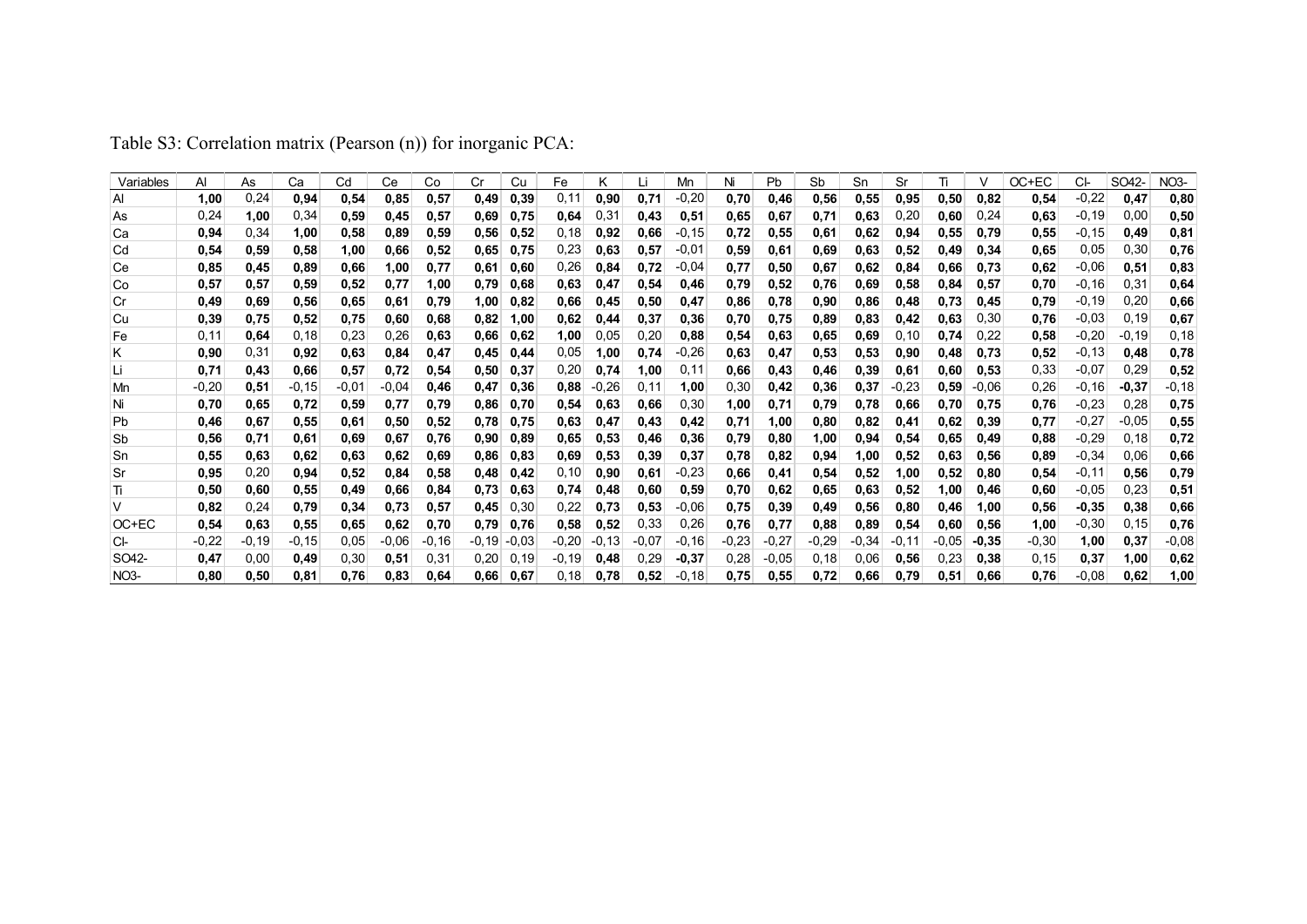| Al         | 0,668 |
|------------|-------|
| As         | 0,614 |
| Ca         | 0,729 |
| Cd         | 0,745 |
| Ce         | 0,753 |
| Co         | 0,815 |
| Cr         | 0,752 |
| Cu         | 0,677 |
| Fe         | 0,726 |
| K          | 0,748 |
| Li         | 0,716 |
| Mn         | 0,670 |
| Ni         | 0,740 |
| Pb         | 0,760 |
| Sb         | 0,667 |
| Sn         | 0,726 |
| Sr         | 0,846 |
| Ti         | 0,850 |
| V          | 0,751 |
| OC+EC      | 0,763 |
| $Cl-$      | 0,301 |
| SO42-      | 0,397 |
| NO3-       | 0,718 |
| <b>KMO</b> | 0,718 |

Table S4:Kaiser-Meyer-Olkin measure of sampling adequacy of the PCA analysis.